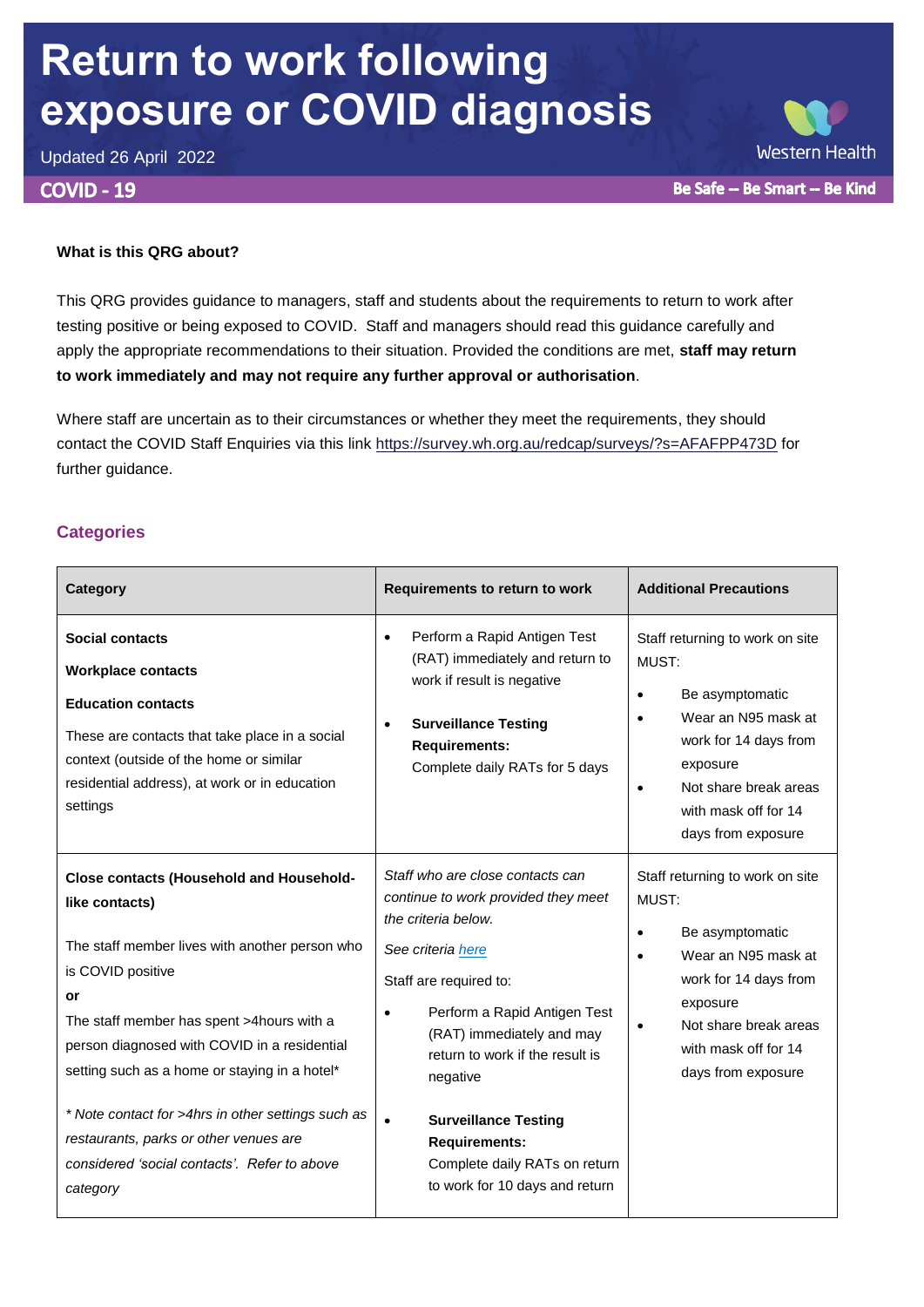| Category                                                                                                                                                                                                                                               | Requirements to return to work                                                                                                                                                                                                                                                                                                                                                                                                                                                                                                                                                                                                                                                                                           | <b>Additional Precautions</b>                                                                                                                                                                                                |  |
|--------------------------------------------------------------------------------------------------------------------------------------------------------------------------------------------------------------------------------------------------------|--------------------------------------------------------------------------------------------------------------------------------------------------------------------------------------------------------------------------------------------------------------------------------------------------------------------------------------------------------------------------------------------------------------------------------------------------------------------------------------------------------------------------------------------------------------------------------------------------------------------------------------------------------------------------------------------------------------------------|------------------------------------------------------------------------------------------------------------------------------------------------------------------------------------------------------------------------------|--|
|                                                                                                                                                                                                                                                        | a negative result prior to<br>attending work                                                                                                                                                                                                                                                                                                                                                                                                                                                                                                                                                                                                                                                                             |                                                                                                                                                                                                                              |  |
| <b>COVID positive staff</b><br>(includes staff who test positive on either<br>PCR or Rapid Antigen Test*)<br>*Note: although not mandatory, staff who test<br>positive on a RAT are strongly recommended to<br>have a PCR test to confirm their result | Isolate for 7 days from first<br>$\bullet$<br>positive test. For example, if<br>you had the test on a Monday<br>(Day 0), you would leave<br>isolation any time the following<br>Monday (Day 7).<br>Staff can return to work on day<br>$\bullet$<br>7 if they have no symptoms<br>of COVID-19, without the need<br>for a RAT.<br>Staff with any persisting<br>$\bullet$<br>symptoms between day 7 and<br>14 can return to work if they<br>feel well enough once they<br>return a negative RAT.<br>Immunocompromised staff can<br>$\bullet$<br>return to work from Day 7 if<br>they have a negative RAT.<br>Staff who do not meet these<br>$\bullet$<br>criteria by day 14 should<br>contact RACDR@wh.org.au<br>for advice | Staff returning to work on site<br>MUST:<br>Wear an N95 mask at<br>٠<br>work for 14 days from<br>their first positive test<br>Not share break areas<br>$\bullet$<br>with mask off for 14<br>days from first positive<br>test |  |

# <span id="page-1-0"></span>**Staff identified as close contacts (household and household-like)**

From 23 April 2022, people who are identified as close contacts (household or household-like) are no longer required to quarantine. Western Health staff who identify as close contacts (household and house-hold like) are required to:

- Agree to meet the working conditions outlined below
- Notify their Manager that they are a close contact (see process to be followed in [Appendix 1\)](#page-2-0)
- Be ASYMPTOMATIC
- Undertake daily rapid antigen testing (RAT) and return a negative result prior to attending work, until and including day 10 following exposure
- Wear an N95 mask at all times when in hospital or healthcare-related buildings for 14 days from exposure
- Not enter a shared indoor break area without wearing an N95 mask for 14 days from exposure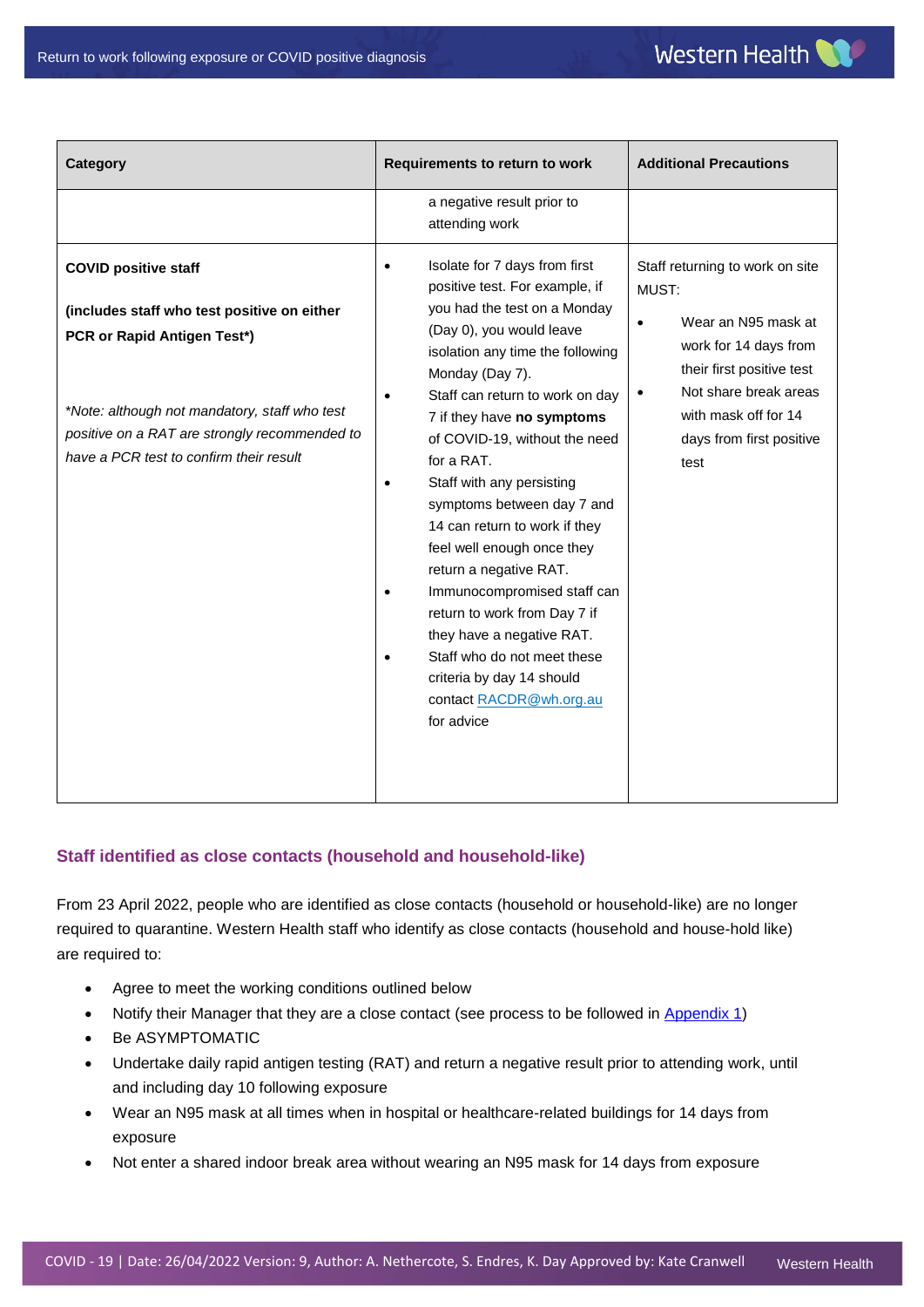Staff should refer to the Victorian Government website for additional requirements outside of the workplace, including mask wearing requirements: [https://www.coronavirus.vic.gov.au/checklist-contacts#checklist-for](https://www.coronavirus.vic.gov.au/checklist-contacts#checklist-for-household-contacts)[household-contacts](https://www.coronavirus.vic.gov.au/checklist-contacts#checklist-for-household-contacts)

## **Rapid Antigen Tests (RAT) and Test Kits**

ALL Western Health staff who complete a RAT as part of surveillance testing, or to guide return to work, are required to report their RAT result. Results should be entered via the following link: <https://survey.wh.org.au/redcap/surveys/?s=XPJJF39A8R>

<span id="page-2-0"></span>WH staff can access RAT kits at each Western Health site. See specific details via the microsite: <https://coronavirus.wh.org.au/covid-testing-clinics-and-staff-enquiries/>